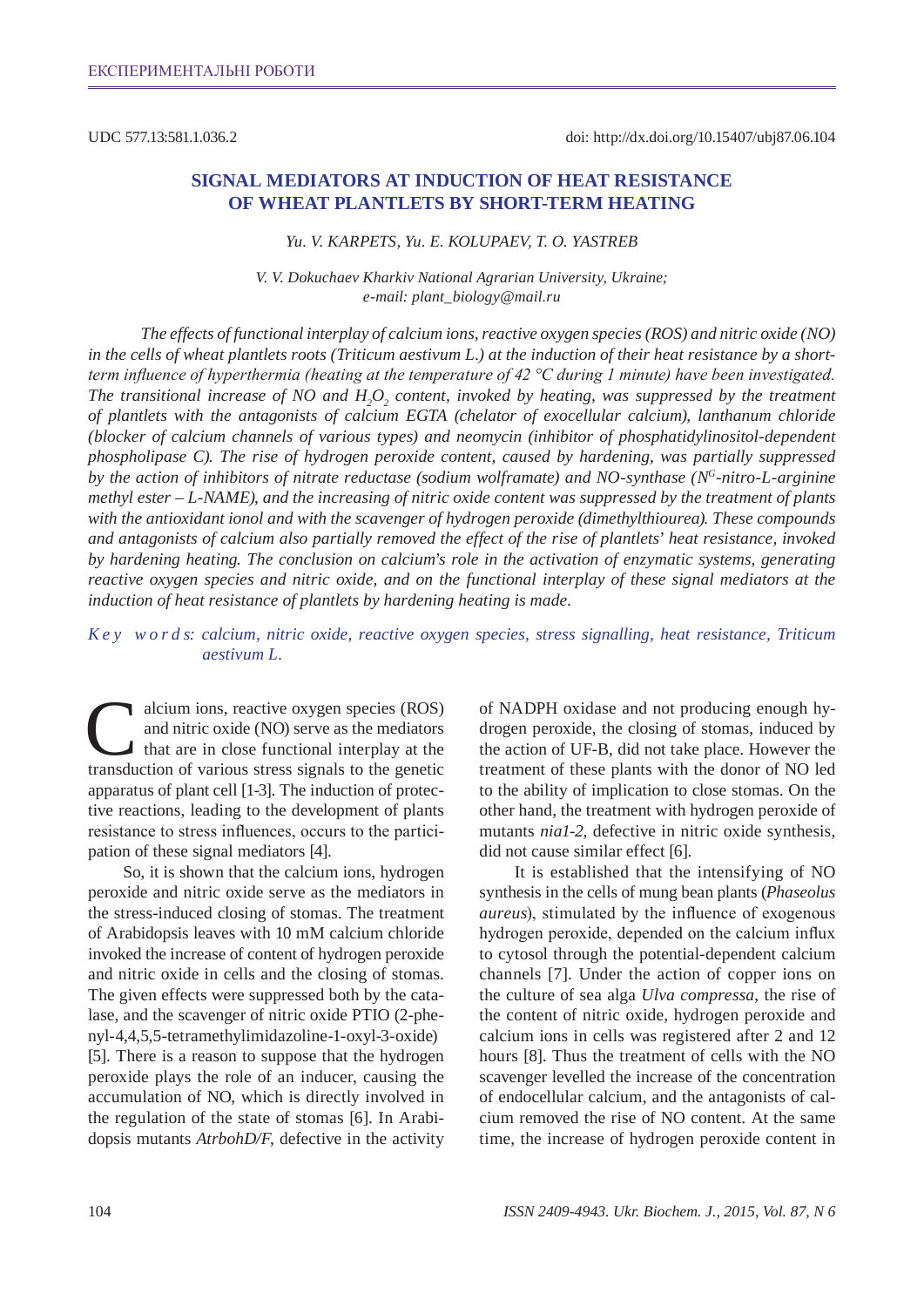the cells at different stages of the experiment was taken out by the blockers of calcium channels, but was not taken out by the nitric oxide scavenger.

Earlier the participation of hydrogen peroxide [9] and nitric oxide [10] as the signal mediators at the induction of heat resistance of wheat plantlets by short-term hardening heating has been shown by us. However, the role of calcium homeostasis in the regulation of content of these mediators in connection with the heat resistance development was not investigated. At the same time, the possibility of induction of heat resistance of plant objects by exogenous calcium and the involvement of ROS [11] and nitric oxide [12] in this process are demonstrated. Besides, at the response of plants to the influence of hyperthermia, the fast enough increase of the content of cytosolic calcium in cells [13] is registered. As a whole, the literary data suggests difficult functional crosslinks between  $Ca^{2+}$ ,  $H_2O_2$  and NO at the perception of stress signals by plants. However, their locating in signal chains at the induction of those or other physiological responses to external influences remains a little studied area.

Possible functional interplay between  $Ca^{2+}$  ions, NO and ROS in the cells of wheat plantlets roots at the induction of their heat resistance by short-term heating, applying the inhibitory method with the use of antagonists of calcium and nitric oxide, and antioxidants, has been investigated in the paper.

#### **Materials and Methods**

The etiolated plantlets of soft winter wheat (*Triticum aestivum* L.) of Elegiya variety, which has been grown up on the cleared tap water at a temperature of 22 °С, served as the experimental object. The roots of intact three-day plantlets of appropriate experiment treatments during 24 hours have been exposed to the solutions of chelator of "external" calcium (EGTA), blocker of calcium channels of different types (lanthanum chloride), inhibitor of phosphatidylinositol-specific phospholipase C (neomycin), antioxidants (ionol (butilgidroksitoluol) or dimethylthioureas (DMTU)), inhibitors of NOsynthase (N<sup>G</sup>-nitro-L-arginine methyl ester (L-NAME)) and nitrate reductase (sodium wolframate). Control plantlets have been continued to be incubated on water at this time. The required concentrations of indicated compounds (EGTA – 500  $\mu$ M, LaCl<sub>3</sub> – 5 mM, neomycin – 200 µM, ionol – 50 µM,  $DMTU - 150 \mu M$ , L-NAME – 2 mM, Na<sub>2</sub>WO<sub>4</sub> – 1 mM), which substantially reduced the positive in-

fluence of hardening heating on the heat resistance of plantlets, were chosen on the basis of preliminary experiments.

After the treatment with investigated compounds, the part of plantlets have been exposed to one-minute hardening heating in a water ultrathermostat at a temperature of  $42.0 \pm 0.1$  °C [9, 10]. Then the plant material of appropriate treatments was carried again to the solutions of investigated compounds and kept in them 24 h till the moment of testing (potentially lethal) heating. The plants, which were not treated with the inhibitors, have been incubated on the water all the time. As it was established earlier, the maximum heat resistance of plantlets was developed 24 h after the hardening heating [9]. At this moment, to determine their heat resistance the plantlets were exposed to the potentially lethal heating in a water ultrathermostat at a temperature of  $46.0 \pm 0.1$  °C during 10 min. The relative quantity of survived plantlets was estimated during 4 days after the influence of damaging heating.

The hydrogen peroxide content has been quantified using the ferrothiocyanide method with the extracting from homogenised roots by 5% trichloroacetic acid in the cold. Homogenate has been centrifuged at 8000 g during 10 min at a temperature no more than 4 °С, and after that the concentration of  $H_2O_2$  was quantified in supernatant with the use of Mohr's salt and ammonium thiocyanide [14]. As the standard, the hydrogen peroxide solutions was used.

The NO content in plantlets roots was analyzed with the use of Griess reagent by the method described by Zhou et al. [15] with the modifications as detailed previously [10].

Experiments were reproduced independently three times in triple replication within each individual experiment. The mean values and their standard errors are shown on figures. The significance of differences between treatments was assessed by Student *t*-test. The effects, significant at  $P \le 0.05$ , are discussed.

*Reagents*: L-NAME and neomycin – Sigma (USA), DMTU – Merck (Germany), ionol – Fluka (USA), EGTA – AppliChem (Germany), other reagents – chemically pure or analytically pure grade of domestic production.

#### **Results and Discussion**

As it has been earlier established by us, after hardening heating the transitional increase of the content of hydrogen peroxide and nitric oxide was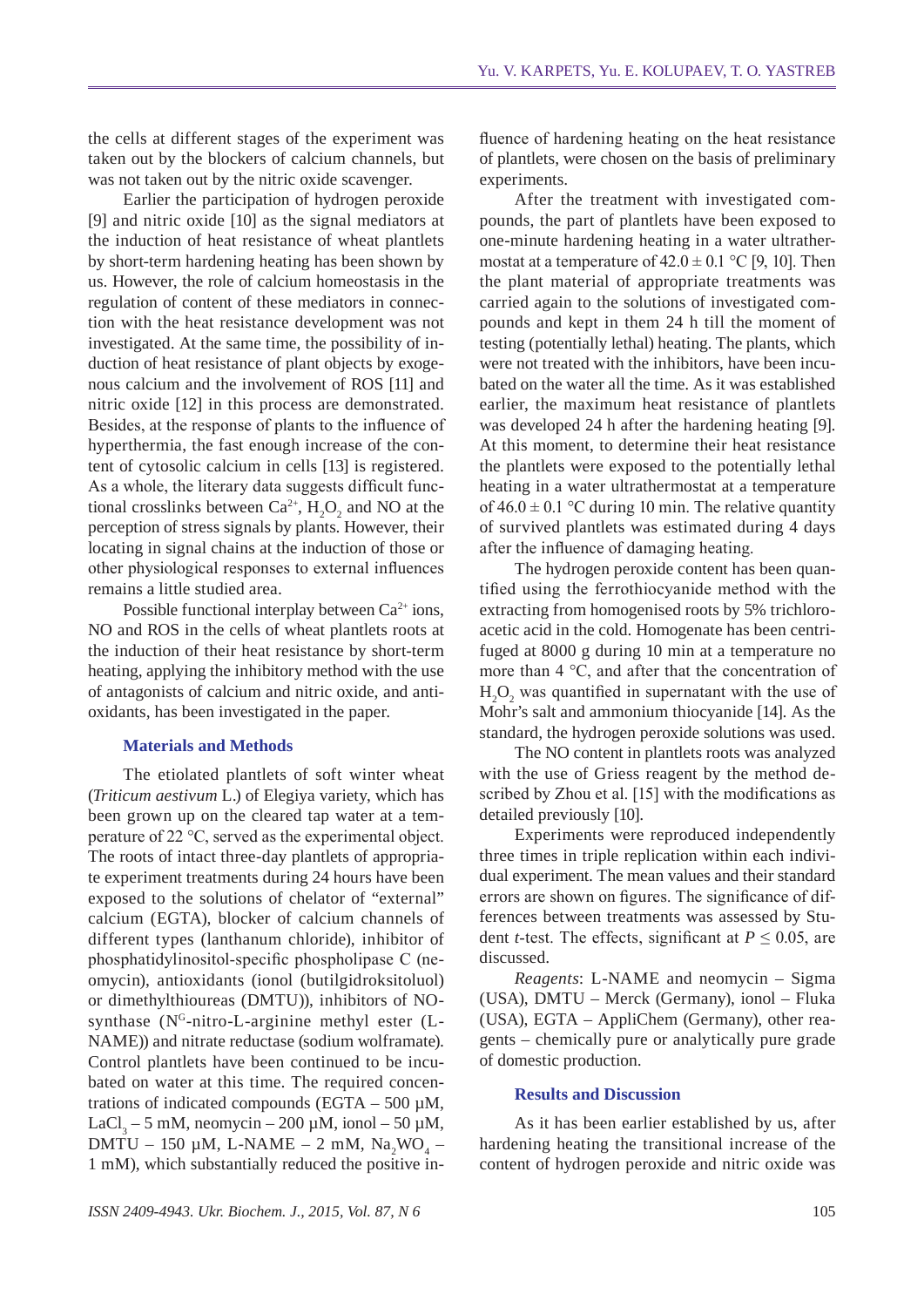observed in the roots of wheat plantlets [10]. Thus, the maximum values of the amount of hydrogen peroxide and nitric oxide were registered accordingly 15 min and 1 h after the influence of hardening temperature. Thereby, in this study the content of  $H_2O_2$ in roots was analyzed 15 min, and NO – 1 h after hardening heating.

The hardening heating invoked the increase of the content of hydrogen peroxide in roots (Fig. 1, *A*). The preliminary treatment of plantlets with EGTA caused small, but significant (at  $P \leq 0.05$ ) decrease of hydrogen peroxide content in roots. EGTA substantially suppressed the effect of the increase of  $H_2O_2$ content in roots, invoked by the hardening influence. Pretreatment of plantlets with lanthanum chloride in itself did not essentially influence the content of  $H_2O_2$  in roots, however almost completely levelled the effect of hardening of plantlets on this parameter. Neomycin also did not have the appreciable influence on the hydrogen peroxide content in plantlets roots, but this compound suppressed the increase of  $H_2O_2$  amount in roots, caused by hardening heating.

Under the influence of hardening heating, the increase of nitric oxide content in the roots of wheat plantlets took place (Fig. 1, *B*). The treatment of plantlets with EGTA, lanthanum chloride or neomycin did not render the significant effect on the amount of NO in roots. Thus all three antagonists of calcium removed the effect of the increase of NO content in roots, invoked by the hardening influence.

The treatment of plantlets with the antagonists of calcium did not influence their constitutive resistance to the damaging heating (Fig. 2). However, EGTA,  $LaCl<sub>3</sub>$  and neomycin partially removed the development of induced heat resistance after the hardening heating of plantlets.

The literary data allows us to suppose not only the dependence of content of ROS and nitric oxide in cells on the calcium homeostasis [16, 17], but also the possibility of cross influence of NO on the content of  $H_2O_2$  in tissues and conversely [18]. In our experiments the pretreatment of plantlets roots with the antioxidant ionol and the scavenger of hydrogen peroxide DMTU in itself reduced the hydrogen peroxide content in roots, and in the combination with hardening removed the invoked increase of  $H_2O_2$ amount in tissues (Fig. 3, *A*). Thus, both antioxidants also prevented the increase of NO content in roots after the hardening heating of plantlets (Fig. 3, *B*).

On the other hand, the inhibitor of NO-synthase L-NAME, without rendering the essential influence on nitric oxide contents in plantlets roots in usual conditions, prevented its increase caused by hardening heating (Fig. 3, *B*). Thus, this inhibitor partially removed the increase of the content of hydrogen peroxide in roots, invoked by the influence of hyperthermia (Fig. 3, *A*). The similar effect was also caused by the treatment of plantlets with sodium wolframate – the inhibitor of nitrate reductase (another enzyme, probably, participating in the NO



*Fig. 1. Influence of antagonists of calcium on content of hydrogen peroxide (A) and nitric oxide (B) in wheat plantlets roots after hardening heating. Here and in Fig. 2: 1 – control; 2 – hardening heating (42 °С, 1 min); 3* – EGTA (500  $\mu$ M); 4 – hardening heating + EGTA; 5 – LaCl<sub>3</sub> (5 mM); 6 – hardening heating + LaCl<sub>3</sub>; 7 – *neomycin (200 µM); 8 – hardening heating + neomycin*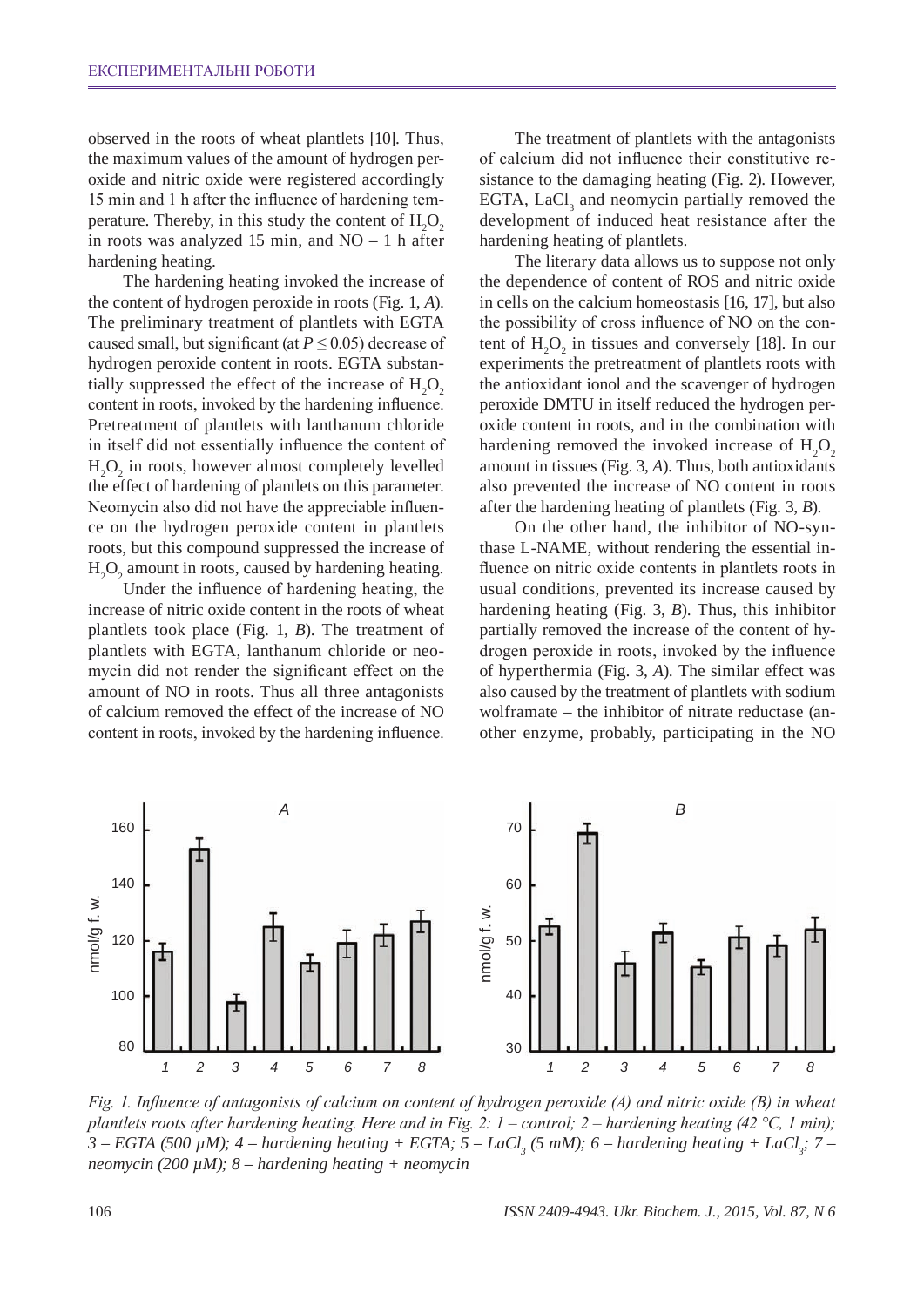

*Fig. 2. Influence of antagonists of calcium on survival of wheat plantlets after damaging heating (46 °С, 10 min)*

synthesis). Under its influence, the effects of the increase of the content of both NO and  $H_2O_2$ , invoked by hardening heating in roots tissues, were partially levelled (Fig. 3).

Antioxidants and antagonists of NO partially removed the effect of rising of the heat resistance of plantlets, induced by hardening heating (Fig. 4). It is necessary to note that thus in itself the antioxidants invoked the tendency to slightly increase the plantlets resistance to damaging heating that can be bound to their direct protective antioxidative

influence, which, however, was much weaker than the hardening effect. Remarkable that the inhibitor of NO-synthase L-NAME caused also small, but significant (at  $P \le 0.05$ ) increase of the heat resistance of wheat plantlets (Fig. 4). It is difficult to explain this effect without special investigations. Probably, the NO decrease in cells in itself serves as a stressfactor activating the plant protective systems [19]. Earlier the increase of activity of antioxidative enzymes superoxide dismutase, catalase and guaiacol peroxidase has been shown by us under the influence of NO scavenger PTIO and NO-synthase inhibitor L-NAME on wheat plantlets [20].

As a whole, the received results suggest the participation of all three investigated signal mediators – calcium, hydrogen peroxide and nitric oxide – in the processes causing the development of heat resistance of wheat plantlets, invoked by hardening heating. So, the antagonists of calcium of various nature, as well as antioxidants and inhibitors of enzymes involved in NO synthesis prevented the implication of effects of hardening (Fig. 2, 4). Thus the antagonists of calcium prevented the increase of content both hydrogen peroxide and nitric oxide in roots after hardening heating.

It may be supposed that the hardening heating of plantlets invokes the calcium-dependent increase of activity of enzymes generating ROS and nitric oxide. Earlier on the model used in the present study it has been shown that the rise of content of hydro-



*Fig. 3. Influence of antioxidants and inhibitors of NO-synthase and nitrate reductase on content of hydrogen peroxide (A) and nitric oxide (B) in wheat plantlets roots after hardening heating. Here and in Fig. 4: 1 – control; 2 – hardening heating (42 °C, 1 min); 3 – ionol (50*  $\mu$ *M); 4 – hardening heating + ionol; 5 – DMTU* (150  $\mu$ M); 6 – hardening heating + DMTU; 7 – L-NAME (2 mM); 8 – hardening heating + L-NAME; 9 –  $Na<sub>2</sub>WO<sub>4</sub>$  (1 mM); 10 – hardening heating +  $Na<sub>2</sub>WO<sub>4</sub>$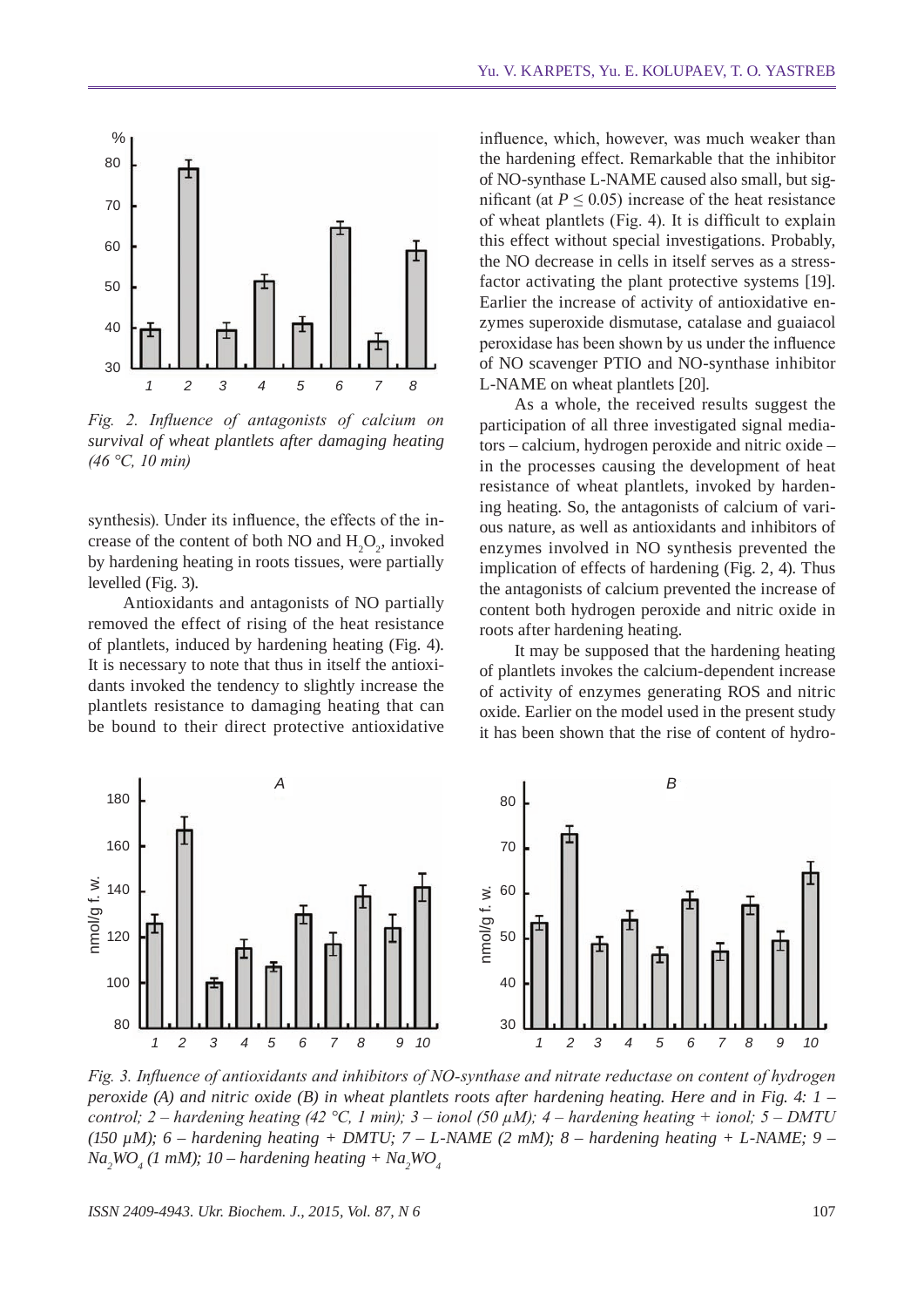

*Fig. 4. Influence of antioxidants and inhibitors of NO-synthase and nitrate reductase on survival of wheat plantlets after damaging heating (46 °С, 10 min)*

gen peroxide in roots, that takes place 10-30 min after hardening heating, is bound to the increase of the activity of NADPH oxidase and superoxide dismutase [9]. It is known that the NADPH oxidase, serving as the main enzyme, generating the "signal" ROS [21], is activated with the involvement of calcium [2]. This is consistent with the received data about the inhibition of  $H_2O_2$  content increase in roots, invoked by heating, by the various calcium antagonists. Apparently, in the activation of enzymatic systems generating ROS, the «external» calcium is involved, since the increase of the content of hydrogen peroxide in roots, caused by heating, was suppressed not only by the blocker of calcium channels of various types (lanthanum chloride), but also by the chelator of "external" calcium EGTA. On the other hand, the effect of the increase of  $H_2O_2$  content was also levelled by neomycin influence. This compound, binding phosphatidylinositol biphosphates, can inhibit the phosphatidylinositol-specific phospholipase C [22] and thus prevent the accumulation of reaction product inozitol-1,4,5-phosphate  $(\text{IP}_3)$ , which influences calcium influx in the cytosol from endocellular compartments [23].

In spite of the fact that the homologues of the IP<sub>2</sub> targets have not been detected in plants till now, it is proved that neomycin can reduce the calcium influx in the cytosol of plant cells from the endocellular compartments [24]. At the same time there are not enough grounds to associate unequivocally the suppression of increase of hydrogen peroxide

content in roots, induced by hyperthermia, with the influence of neomycin on the calcium homeostasis, since it can also exert an indirect influence on the NADPH oxidase activity, bound to the change of content of phosphatidic acid [25], which, along with calcium, can bind to NADPH-oxidase and by that to participate in the intensifying of ROS generation [17]. Nevertheless, experiments with the use of various antagonists of calcium allow to suppose that the increase of hydrogen peroxide content in roots, induced by hardening heating, is a calcium-dependent process.

Enzymatic systems, that generate NO, and are, probably, activated under the influence of hardening heating, also serve as calcium-dependent ones. In plant cells the enzyme, similar to the NO-synthase of animals [16], and the nitrate reductase [26] are considered as the main enzymatic sources of nitric oxide. There are grounds to suppose that both these enzymes are involved to some extent in the increase of content of nitric oxide induced by heating in the roots of plantlets. This effect was suppressed by both the inhibitor of NO-synthase L-NAME, and the inhibitor of nitrate reductase sodium wolframate (Fig. 3, *B*).

It is known that the plant enzyme, similar to the NO-synthase of animals, is activated with the calcium and/or calmodulin involvement [16, 27]. It agrees well with the phenomenon revealed by us, which is the effect of suppression of the increase of NO content in roots, invoked by the hyperthermia, by the calcium antagonists (Fig. 1, *B*). At the same time, the dependence of activity of other source of NO – nitrate reductase – on the calcium ions is not proved yet [27]. On the other hand, it is allowed the possibility of calcium influence on the activity of nitrate reductase through the cascade of reactions, in which ROS and protein kinases are involved [28, 29]. Thus, as a whole, there is a reason to state the dependence of the content of NO and ROS in plant cells on the calcium homeostasis.

At the same time, the functional interplay takes place also between hydrogen peroxide and nitric oxide. The suppression of the accumulation of hydrogen peroxide, stimulated with hardening heating in the roots of plantlets, by the influence of inhibitors of both NO-synthase and nitrate reductase gives evidence to it (Fig. 3, *A*). On the other hand, the antioxidants ionol and DMTU suppressed the increase of NO content invoked by heating in wheat roots (Fig. 3, *B*). There are data in the literature, that the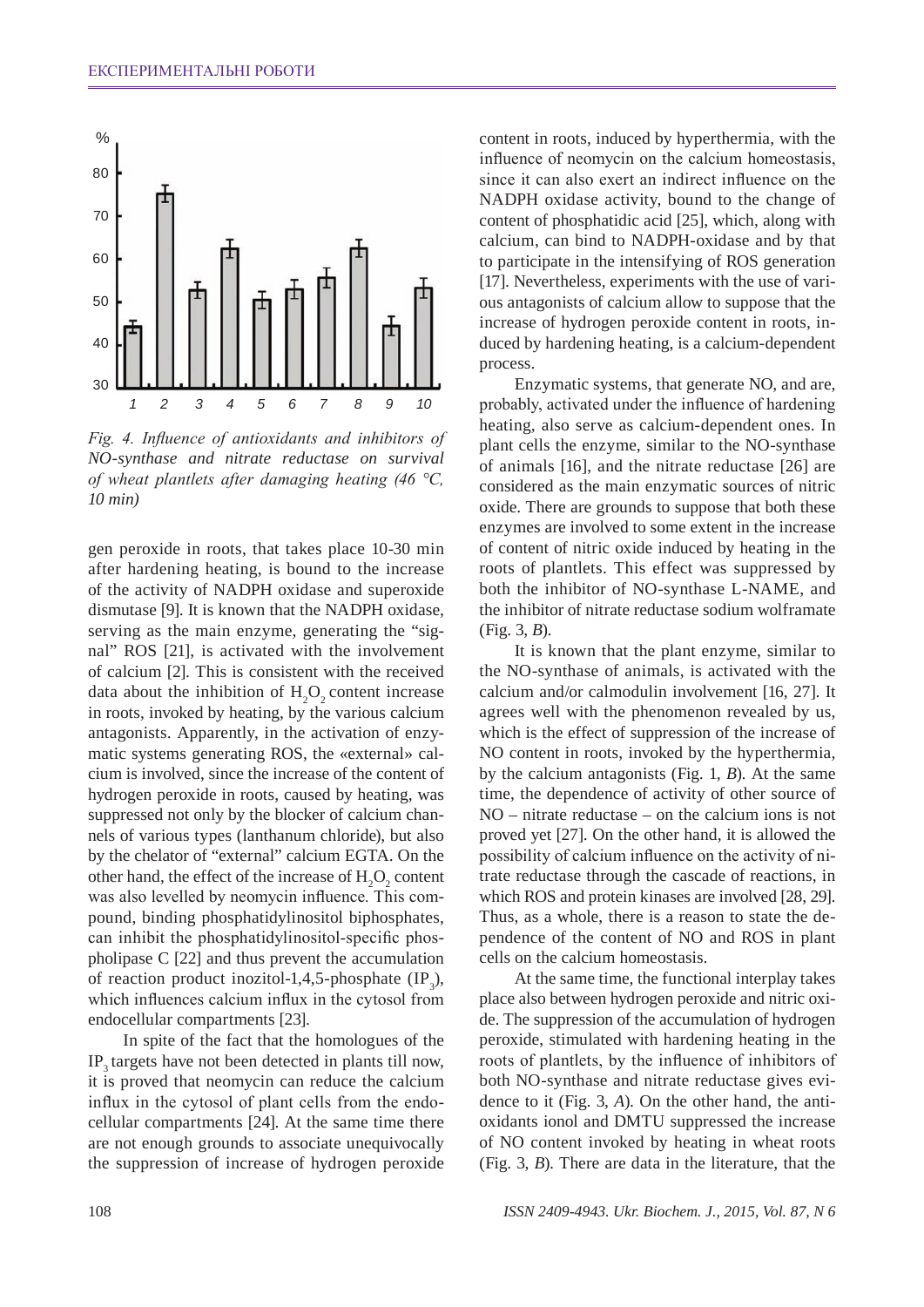nitric oxide can influence the enzymatic systems generating ROS, in particular, NADPH oxidase [30], and also antioxidative enzymes [19] and thus regulate the content of ROS. The influence of ROS on the activity of NO-generating enzymes is less investigated. However, besides the facts of the rising of NO content in the plant tissues under the influence of exogenous hydrogen peroxide [10, 31], there is also data about the activation of nitrate reductase under the influence of hydrogen peroxide [32].

In turn, the effects of ROS and nitric oxide as signal mediators are realized with the calcium involvement. Both ROS and NO are capable of changing the state of calcium channels of different types, and therefore may exert the influence on many calcium-dependent processes [33-35]. The discussion of these issues is beyond the experimental material of this article. It should be only noted that calcium, apparently, is located in the different parts of signal chains participating in the formation of adaptive responses of plants [3]. As a whole, there are the grounds to confirm the close functional interplay between calcium, ROS and NO at the induction of heat resistance of wheat plantlets by short-term heating. The antagonists of calcium blocked the increase of both ROS and NO content in the plant tissues. On the other hand, the antagonists of NO prevented the raise of the content of hydrogen peroxide in roots, and antioxidants suppressed the increase of NO content in them. Thus the antagonists of calcium, antioxidants and inhibitors of enzymes, generating nitric oxide, considerably prevented the development of heat resistance of plantlets after hardening heating.

*Publications are based on the research provided by the grant support of the State Fund For Fundamental Research (project N F61/74-2015).*

## **Сигнальні посередники за індукування теплостійкості проростків пшениці короткочасним прогрівом**

*Ю. В. Карпець, Ю. Є. Колупаєв, Т. О. Ястреб* 

Харківський національний аграрний університет ім. В. В. Докучаєва, Україна; e-mail: plant\_biology@mail.ru

Досліджували ефекти функціональної взаємодії іонів кальцію, активних форм кисню (АФК) та оксиду азоту (NO) в клітинах коренів

проростків пшениці (*Triticum aestivum* L.) за індукування розвитку їх теплостійкості короткочасною дією гіпертермії (прогрів за температури 42 °С протягом 1 хв). Транзиторне збільшення вмісту NO і  $H_2O_2$ , спричинене прогрівом, пригнічувалося обробкою проростків антагоністами кальцію ЕГТА (хелатор позаклітинного кальцію), хлоридом лантану (блокатор кальцієвих каналів різних типів) і неоміцином (інгібітор фосфатидилінозитолзалежної фосфоліпази С). Спричинене загартовуванням збільшення вмісту пероксиду водню частково знімалося дією інгібіторів нітратредуктази (вольфрамату натрію) і NO-синтази (N<sup>G</sup>-nitro-L-arginine methyl ester – L-NAME), а підвищення вмісту оксиду азоту пригнічувалося обробкою рослин антиоксидантом іонолом і скавенджером пероксиду водню диметилтіосечовиною. Ці сполуки і антагоністи кальцію також частково знімали ефект підвищення теплостійкості проростків, спричинений загартовуючим прогрівом. Зроблено висновок про роль кальцію в активації ензиматичних систем, що генерують активні форми кисню і оксид азоту, та у функціональній взаємодії цих сигнальних посередників за індукування теплостійкості проростків загартовуючим прогрівом.

Ключові слова: кальцій, оксид азоту, активні форми кисню, стресовий сигналінг, теплостійкість, *Triticum aestivum* L.

## **Сигнальные посредники при индуцировании теплоустойчивости проростков пшеницы кратковременным прогревом**

#### *Ю. В. Карпец, Ю. Е. Колупаев, Т. О. Ястреб*

Харьковский национальный аграрный университет им. В. В. Докучаева, Украина; e-mail: plant\_biology@mail.ru

Исследовали эффекты функционального взаимодействия ионов кальция, активных форм кислорода (АФК) и оксида азота (NO) в клетках корней проростков пшеницы (*Triticum aestivum* L.) при индуцировании развития их теплоустойчивости кратковременным действием гипертермии (прогрев при температуре 42 °С в течение 1 мин). Транзиторное увеличение со-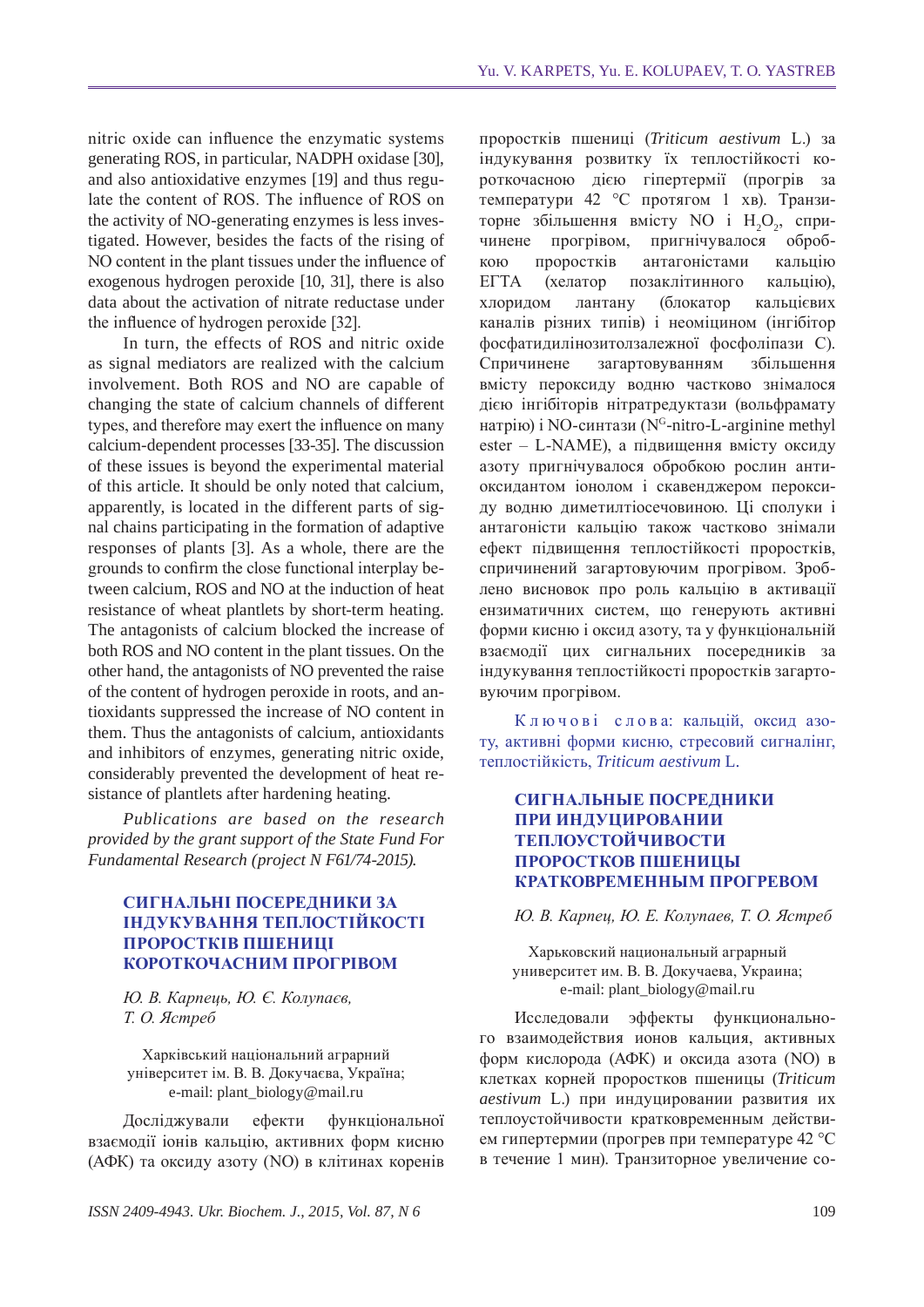держания NO и  $H_2O_2$ , вызываемое прогревом, угнеталось обработкой проростков антагонистами кальция ЭГТА (хелатор внеклеточного кальция), хлоридом лантана (блокатор кальциевых каналов различных типов) и неомицином (ингибитор фосфатидилинозитолзависимой фосфолипазы С). Вызываемое закаливанием увеличение содержания пероксида водорода частично подавлялось действием ингибиторов нитратредуктазы (вольфрамата натрия) и NO-синтазы  $(N<sup>G</sup>-nitro-L-arginine methyl ester – L-NAME), a$ повышение содержания оксида азота угнеталось обработкой растений антиоксидантом ионолом и скавенджером пероксида водорода диметилтиомочевиной. Эти соединения и антагонисты кальция также частично снимали эффект повышения теплоустойчивости проростков, вызываемый закаливающим прогревом. Сделано заключение о роли кальция в активации энзиматических систем, генерирующих активные формы кислорода и оксид азота, и в функциональном взаимодействии этих сигнальных посредников при индуцировании теплоустойчивости проростков закаливающим прогревом.

К л ю ч е в ы е с л о в а: кальций, оксид азота, активные формы кислорода, стрессовый сигналинг, теплоустойчивость, *Triticum aestivum* L.

#### **References**

- 1. Kaur N., Gupta A. K. Signal transduction pathways under abiotic stresses in plants. *Curr. Sci.* 2005; 88: 1771-1780.
- 2. Baxter A., Mittler R., Suzuki N. ROS as key players in plant stress signalling. *J. Exp. Bot.*  2014; 65(5): 1229-1240.
- 3. Jeandroz S., Lamotte O., Astier J., Rasul S., Trapet P., Besson-Bard A., Bourque S., Nicolas-Frances V., Berkowitz G. A., Wendehenne D. There's more to the picture than meets the eye: nitric oxide cross talk with Ca2+ signaling. *Plant Physiol.* 2013; 163(2): 459-470.
- 4. Tuteja N., Sopory S. K. Chemical signaling under abiotic stress environment in plants. *Plant Signal. Behav.* 2008; 3(8): 525-536.
- 5. Wang W. H., Yi X. Q., Han A. D., Liu T. W., Chen J., Wu F. H., Dong X. J., He J. X., Pei Z. M., Zheng H. L. Calcium-sensing receptor regulates stomatal closure through hydrogen peroxide and nitric oxide in response to extracellular calcium in Arabidopsis. *J. Exp. Bot.* 2012; 63(1): 177-190.
- 6. He J. M., Ma X. G., Zhang Y., Sun T. F., Xu F. F., Chen Y. P., Liu X., Yue M. Role and interrelationship of Gα protein, hydrogen peroxide, and nitric oxide in ultraviolet B-induced stomatal closure in Arabidopsis leaves. *Plant Physiol.* 2013; 161(3): 1570-1583.
- 7. Lum H. K., Butt Y. K. C., Lo S. C. L. Hydrogen Peroxide Induces a Rapid Production of Nitric Oxide in Mung Bean (*Phaseolus aureus*). *Nitric Oxide: Biol. Chem.* 2002; 6(2): 205-213.
- 8. Gonzalez A., Cabrera A. M., Henriquez M. J., Contreras R. A., Morales B., Moenne A. Cross talk among calcium, hydrogen peroxide, and nitric oxide and activation of gene expression involving calmodulins and calcium-dependent protein kinases in *Ulva compressa* exposed to copper excess. *Plant Physiol.* 2012; 158(3): 1451- 1462.
- 9. Kolupaev Yu. E., Oboznyi A. I., Shvidenko N. V. Role of hydrogen peroxide in generation of a signal inducing heat tolerance of wheat seedlings. *Russ. J. Plant Physiol.* 2013; 60(2): 227-234.
- 10. Karpets Yu. V., Kolupaev Yu. E., Vayner A. A. Functional interaction between nitric oxide and hydrogen peroxide during formation of wheat seedling induced heat resistance. *Russ. J. Plant Physiol.* 2015; 62(1): 65-70.
- 11. Kolupaev Yu. Ye., Karpets Yu. V., Kosakivska I. V. The importance of reactive oxygen species in the induction of plant resistance to heat stress. *Gen. Appl. Plant Physiol.* 2008; 34(3/4): 251-266.
- 12. Karpets Yu. V., Kolupaev Yu. E. Influence of changes of calcium homeostasis on nitric oxide content in roots of wheat plantlets and their heat resistance. *Fiziol. Rasten. Genet.* 2015; 47: 175- 182. (In Russian).
- 13. Liu H. T., Li B., Shang Z. L., Li X. Z., Mu R. L., Sun D. Y., Zhou R. G. Calmodulin is involved in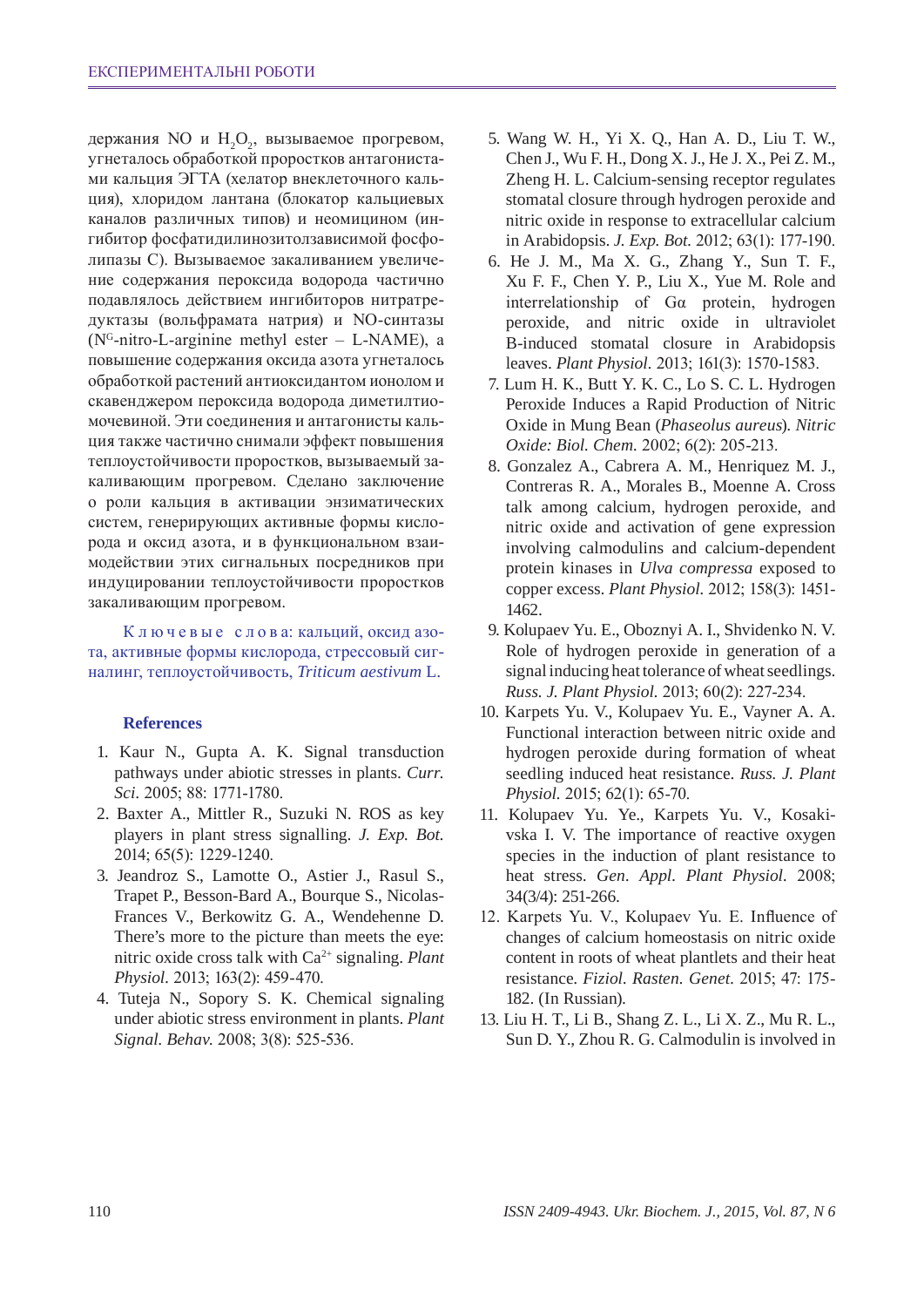heat shock signal transduction in wheat. *Plant Physiol.* 2003; 132(3): 1186-1195.

- 14. Sagisaka S. The occurrence of peroxide in a perennial plant, *Populus gelrica*. *Plant Physiol.*  1976; 57(2): 308-309.
- 15. Zhou B., Guo Z., Xing J., Huang B. Nitric oxide is involved in abscisic acid-induced antioxidant activities in *Stylosanthes guianensis*. *J. Exp. Bot.* 2005; 56(422): 3223-3228.
- 16. Neill S., Bright J., Desikan R. Hancock J., Harrison J., Wilson I. Nitric oxide evolution and perception. *J. Exp. Bot*. 2008; 59(1): 25-35.
- 17. Marino D., Dunand C., Puppo A., Pauly N. A burst of plant NADPH oxidases. *Trends Plant Sci.* 2012; 17(1): 9-15.
- 18. Wilson I. D., Neill S. J., Hancock J. T. Nitric oxide synthesis and signalling in plants. *Plant Cell Environ.* 2008; 31(5): 622-631.
- 19. Vital S. A., Fowler R. W., Virgen A., Gossett D. R., Banks S. W., Rodriguez J. Opposing roles for superoxide and nitric oxide in the NaCl stressinduced upregulation of antioxidant enzyme activity in cotton callus tissue. *Environ. Exp. Bot.* 2008; 62(1): 60-68.
- 20. Karpets Yu. V., Kolupaev Yu. E., Yastreb T. O., Oboznyi A. I. Effects of NO status modification, heat hardening, and hydrogen peroxide on the activity of antioxidant enzymes in wheat seedlings. *Russ. J. Plant Physiol.* 2015; 62(3): 292-298.
- 21. Mittler R., Vanderauwera S., Suzuki N., Miller G., Tognetti V. B., Vandepoele K., Gollery M., Shulaev V., Van Breusegem F. ROS signaling: the new wave? *Trends Plant Sci.* 2011; 16(6): 300-309.
- 22. Liu H. T., Huang W. D., Pan Q. H., Weng F. H., Zhan J. C., Liu Y., Wan S. B., Liu Y. Y. Contributions of PIP2-specific-phospholipase C and free salicylic acid to heat acclimation induced thermotolerance in pea leaves. *J. Plant Physiol.* 2006; 163(4): 405-416.
- 23. Lee Y., Lee Y. Roles of phosphoinositides in regulation of stomatal movements. *Plant Signal. Behav.* 2008; 3(4): 211-213.
- 24. Lecourieux D., Mazars C., Pauly N., Ranjeva R., Pugin A. Analysis and effects of cytosolic free calcium increases in response to elicitors in

*Nicotiana plumbaginifolia* cells. *Plant Cell.*  2002; 14(10): 2627-2641.

- 25. Arisz S. A., van Wijk R., Roels W., Zhu J. K., Haring M. A., Munnik T. Rapid phosphatidic acid accumulation in response to low temperature stress in *Arabidopsis* is generated through diacylglycerol kinase. *Front. Plant Sci.*  2013; 4. doi: 10.3389/fpls.2013.00001.
- 26. Mur L. A. J., Mandon J., Persijn S., Cristescu S. M., Moshkov I. E., Novikova G. V., Hall M. A., Harren F. J. M., Hebelstrup K. H., Gupta K. J. Nitric oxide in plants: an assessment of the current state of knowledge. *AoB Plants.* 2013; pls052; doi:10.1093/aobpla/pls052.
- 27. Courtois C., Besson A., Dehan J., Bourque S., Dobrowolska G., Pugin A., Wendehenne D. Nitric oxide signalling in plants: interplays with Ca2+ and protein kinases. *J. Exp. Bot.* 2008; 59(2): 155-163.
- 28. Wang H. H., Huang J. J., Bi Y. R. Nitrate reductase-dependent nitric oxide production is involved in aluminum tolerance in red kidney bean roots. *Plant Sci.* 2010; 179(3): 281-288.
- 29. Glyan'ko A. K., Ishchenko A. A., Stepanov A. V. Influence of calcium and rhizobial infections (*Rhizobium leguminosarum*) on the dynamics of nitric oxide (NO) content in roots of etiolated pea (*Pisum sativum* L.) seedlings. *Appl. Biochem. Microbiol.* 2014; 50(6): 652-657.
- 30. Tewari R. K., Hahn E. J., Paek K. Y. Function of nitric oxide and superoxide anion in the adventitious root development and antioxidant defence in Panax ginseng. *Plant Cell Rep.* 2008; 27(3): 563-573.
- 31. Zhang A., Jiang M., Zhang J., Ding H., Xu S., Hu X., Tan M. Nitric oxide induced by hydrogen peroxide mediates abscisic acid-induced activation of the mitogen-activated protein kinase cascade involved in antioxidant defense in maize leave. *New Phytol.* 2007; 175(1): 36-50.
- 32. Dubovskaya L. V., Bakakina Y. S., Kolesneva E. V., Sodel D. L., McAinsh M. R., Hetherington A. M., Volotovski I. D. cGMPdependent ABA-induced stomatal closure in the ABA-insensitive Arabidopsis mutant *abi1-1. New Phytol.* 2011; 191(1): 57-69.